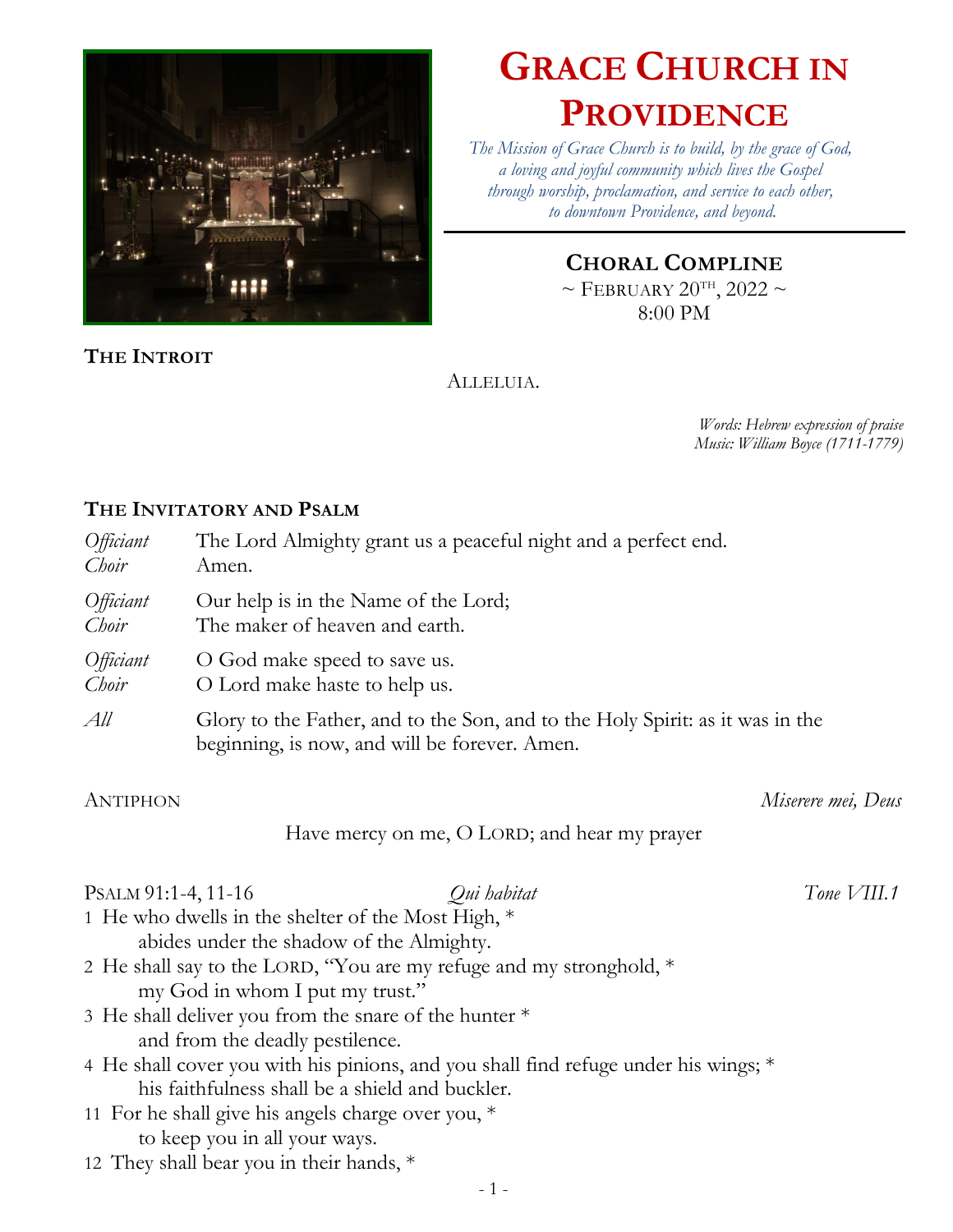lest you dash your foot against a stone.

- 13 You shall tread upon the lion and the adder; \* you shall trample the young lion and the serpent under your feet.
- 14 Because he is bound to me in love, therefore will I deliver him; \* I will protect him, because he knows my Name.
- 15 He shall call upon me, and I will answer him; \* I am with him in trouble; I will rescue him and bring him to honor.
- 16 With long life will I satisfy him, \* and show him my salvation.

GLORY TO THE FATHER, and to the Son and to the Holy Spirit. As it was in the beginning, is now and will be for ever. Amen. *(Antiphon)*

## **THE OFFICE HYMN**

TE LUCIS ANTE TERMINUM, rerum Creator, poscimus, ut pro tua clementia sis præsul et custodia. Procul recedant somnia et noctium phantasmata; hostemque nostrum comprime, ne polluantur corpora. Præsta, Pater pissime, Patrique compar Unice, cum Spiritu Paraclito regnans per omne sæculum. Amen. *To Thee before the close of day, Creator of the world, we pray That, with Thy wonted favour, Thou wouldst be our guard and keeper now. From all ill dreams defend our sight, From fears and terrors of the night; Withhold from us our ghostly foe, That spot of sin we may not know. O Father, that we ask be done, Through Jesus Christ, Thine only Son, Who, with the Holy Ghost and Thee, Doth live and reign eternally. Amen.*

> *Words: Office Hymn for Compline, St. Ambrose of Milan (c 340-397) Music: Severus Gastorius (1647-1682)*

## **A READING FROM HOLY SCRIPTURE** *Hebrews 13:20-21*

*Officiant* May the God of peace, who brought again from the dead our Lord Jesus, the great shepherd of the sheep, by the blood of the eternal covenant, equip you with everything good that you may do his will, working in you that which is pleasing in his sight; through Jesus Christ, to whom be glory for ever and ever. *Choir* Thanks be to God.

## **THE VERSICLES AND RESPONSES** *Plainsong*

V. IN MANUS TUAS, DOMINE, commendo spiritum meum.

R. In manus tuas, Domine, commendo spiritum meum. V. *Into thy hands, O Lord, I commend my spirit.* R. *Into thy hands, O Lord, I commend my spirit.*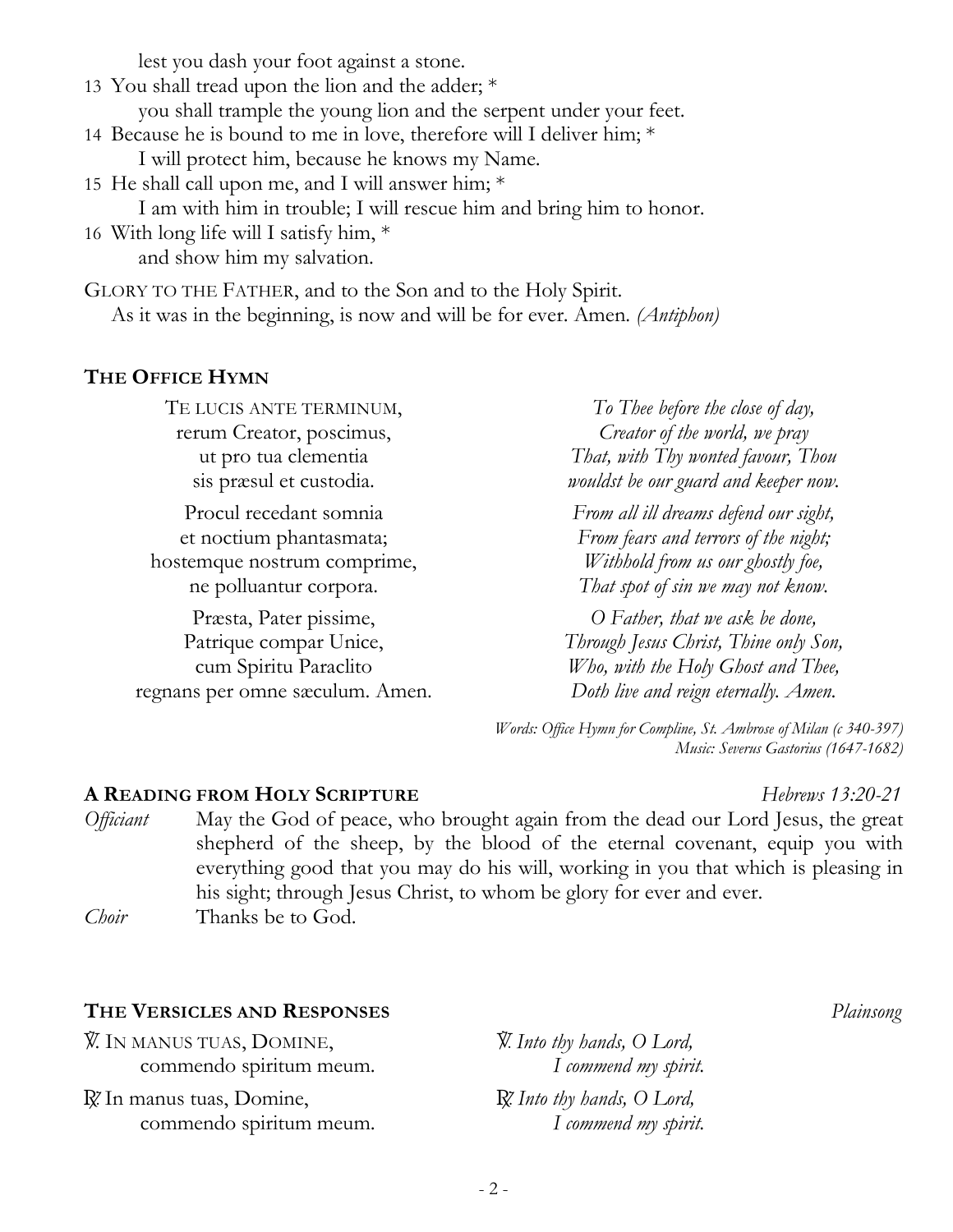V. Redemisti me, Domine, Deus veritatis.

R. Commendo spiritum meum. R. *I commend my spirit.* 

V. Gloria Patri, et Filio, et Spiritui Sancto.

 $\mathbb R$ . In manus tuas, Domine, commendo spiritum meum. V. *For thou hast redeemed me, O Lord, O God of truth.* V. *Glory be to the Father, and to the Son, and to the Holy Ghost.* R. *Into thy hands, O Lord, I commend my spirit.*

V. Keep us, O Lord, as the apple of your eye. R. Hide us under the shadow of your wings.

## **KYRIE ELEISON AND THE LORD'S PRAYER**

*Officiant* Lord have mercy. *Choir* Christ have mercy. *All* Lord have mercy.

#### *Officiant and People Sung on a single note by all*

**UR FATHER, who art in heaven, hallowed be Thy name. Thy kingdom come. Thy will be done on earth as it is in heaven. Give us this day our daily bread and forgive us our trespasses as we forgive those who trespass against us. And lead UR FATHER, who art in heaven, hall Thy will be done on earth as it is in heaven.**<br> **CO** Thy will be done on earth as it is in heaven for from evil.

## **THE COLLECTS**

*Officiant* Let us pray.

OOK DOWN, O LORD, from your heavenly throne, and illumine this night with your celestial brightness; that by night as by day your people may glorify your holy Name; through Jesus Christ our Lord. *Amen.* L

EEP WATCH, DEAR LORD, with those who work, or watch, or weep this night, and give your angels charge over those who sleep. Tend the sick, Lord Christ; give rest to the weary, bless the dying, soothe the suffering, pity the afflicted, shield the joyous; and **Allen FEP WATCH, DEA**<br>give your angels cha<br>all for your love's sake. *Amen.* 

ORD JESUS, STAY WITH US, for evening is at hand and the day is past; be our companion in the way, kindle our hearts, and awaken hope, that we may know you as you are revealed in Scripture and the breaking of bread. Grant this for the sake of your love. *Amen.* L

## **THE MOTET**

CONFITEMINI DOMINO, quoniam Bonus : Quoniam in saeculum misericordia eius.

*Give thanks unto the LORD, for he is gracious : because his mercy endureth for ever.*